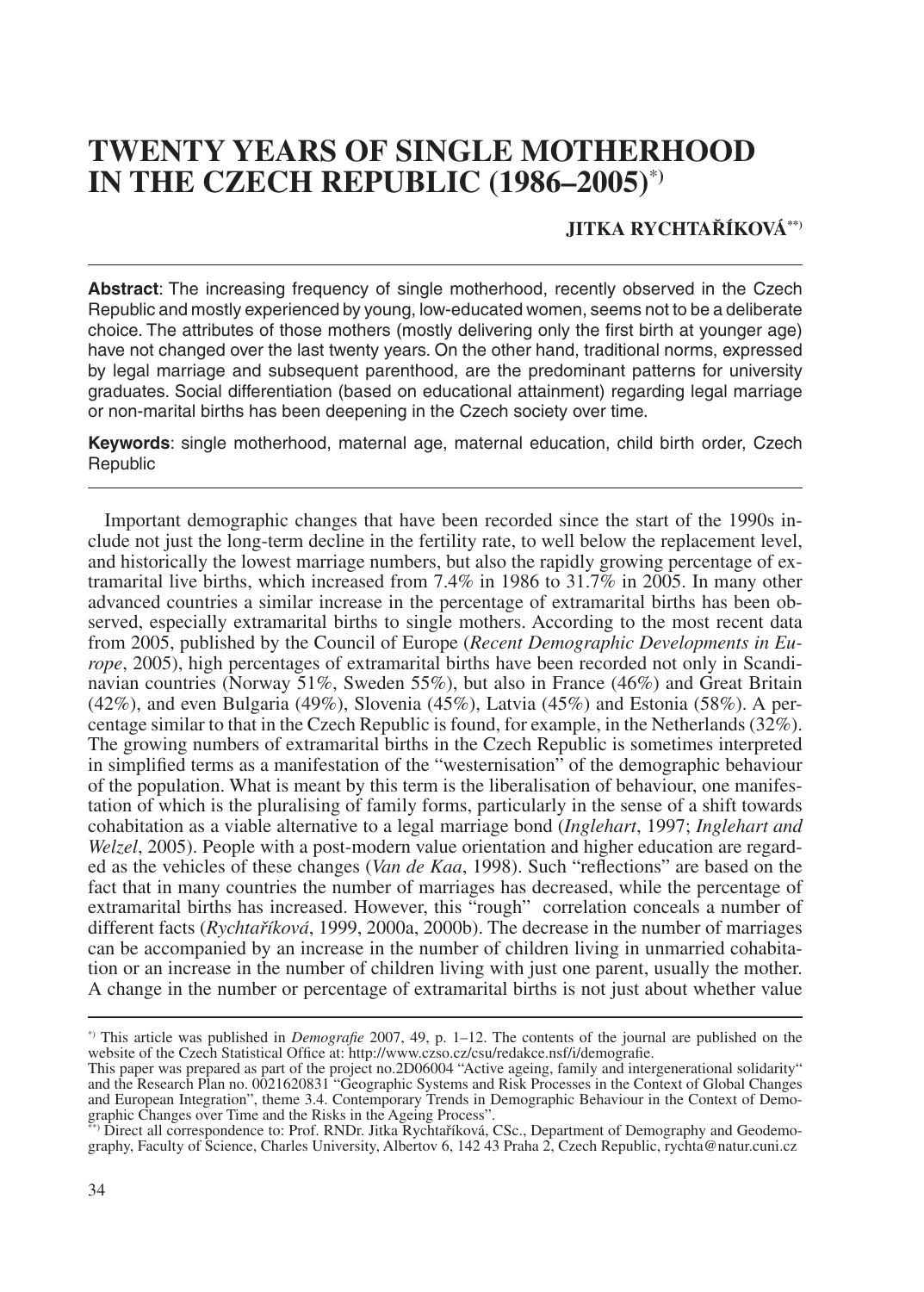orientations are changing or remain the same, as they can also be connected with a temporary (cross-sectional) differentiated change in demographic trends and structures. The rise in the percentage of extramarital births may be the result of differences in the trends of extramarital and marital fertility or a reflection of a change in the structure of the population by marital status. For example, the percentage of extramarital births can significantly increase as a result of a more rapid decrease in the intensity of marital fertility while the intensity of extramarital fertility remains unchanged or is slowly increasing. An increase in the number of unmarried men/women can also contribute to an increase in the number and percentage of extramarital births, although the actual intensity (extramarital children born to unmarried women) may remain the same. **The scope of factors that explain an increase in the percentage of extramarital births is therefore an open and complex matter. The factors involved can be demographic** (a change in intensities and structures and their interaction) or **behavioural** (a change in the value system in society), and both these groups of factors can be influenced by the **external population climate** (changes to the system of family support), etc. The weight of these factors can vary between countries, and **multiple factors can have an effect at the same time, or they can have the same or opposite effect, and they can operate in combination.**

|      | By the mother's marital status |         |          |         |         |         |           |  |
|------|--------------------------------|---------|----------|---------|---------|---------|-----------|--|
| Year |                                |         | %        |         |         |         |           |  |
|      | Single                         | Married | Divorced | Widowed | Total   | Married | Unmarried |  |
| 1986 | 6862                           | 123 464 | 2676     | 354     | 133 356 | 92.58   | 7.42      |  |
| 1987 | 6575                           | 121 455 | 2 5 4 8  | 343     | 130 921 | 92.77   | 7.23      |  |
| 1988 | 6954                           | 122 653 | 2650     | 410     | 132 667 | 92.45   | 7.55      |  |
| 1989 | 7061                           | 118 215 | 2 748    | 332     | 128 356 | 92.10   | 7.90      |  |
| 1990 | 7937                           | 119 397 | 2 9 0 5  | 325     | 130 564 | 91.45   | 8.55      |  |
| 1991 | 9 2 2 6                        | 116 651 | 3 1 2 0  | 357     | 129 354 | 90.18   | 9.82      |  |
| 1992 | 9 4 4 1                        | 108 697 | 3 2 4 8  | 319     | 121 705 | 89.31   | 10.69     |  |
| 1993 | 11 269                         | 105 702 | 3730     | 324     | 121 025 | 87.34   | 12.66     |  |
| 1994 | 11 378                         | 91 072  | 3828     | 301     | 106 579 | 85.45   | 14.55     |  |
| 1995 | 10 910                         | 81 150  | 3 7 1 5  | 322     | 96 097  | 84.45   | 15.55     |  |
| 1996 | 11 244                         | 75 158  | 3771     | 273     | 90 446  | 83.10   | 16.90     |  |
| 1997 | 11 946                         | 74 532  | 3852     | 327     | 90 657  | 82.21   | 17.79     |  |
| 1998 | 12 875                         | 73 326  | 4 0 1 9  | 315     | 90 535  | 80.99   | 19.01     |  |
| 1999 | 13 966                         | 71 045  | 4 180    | 280     | 89 471  | 79.41   | 20.59     |  |
| 2000 | 15 0 64                        | 71 118  | 4 4 6 5  | 263     | 90 910  | 78.23   | 21.77     |  |
| 2001 | 16 359                         | 69 439  | 4 6 5 3  | 264     | 90 715  | 76.55   | 23.45     |  |
| 2002 | 18 095                         | 69 327  | 5 0 8 6  | 278     | 92 786  | 74.72   | 25.28     |  |
| 2003 | 20753                          | 66 972  | 5668     | 292     | 93 685  | 71.49   | 28.51     |  |
| 2004 | 23 4 51                        | 67 825  | 6 101    | 287     | 97 664  | 69.45   | 30.55     |  |
| 2005 | 25 7 53                        | 69 802  | 6 3 5 4  | 302     | 102 211 | 68.29   | 31.71     |  |

**Table 1 Number and percentage of live-born children in the Czech Republic in 1986–2005 by the mother's marital status**

The objective of this paper is to **compare the nature of single motherhood in the Czech Republic today with the situation in the 1980s.** This study focuses on **the character and context of procreative behaviour in a demographic perspective.** The study of extramarital fertility is limited just to children born to single mothers because they make up the majority of extramarital births, and the psychological and social situation of these children differs from the situation of children born to divorced and widowed mothers, that is, women who have already been married.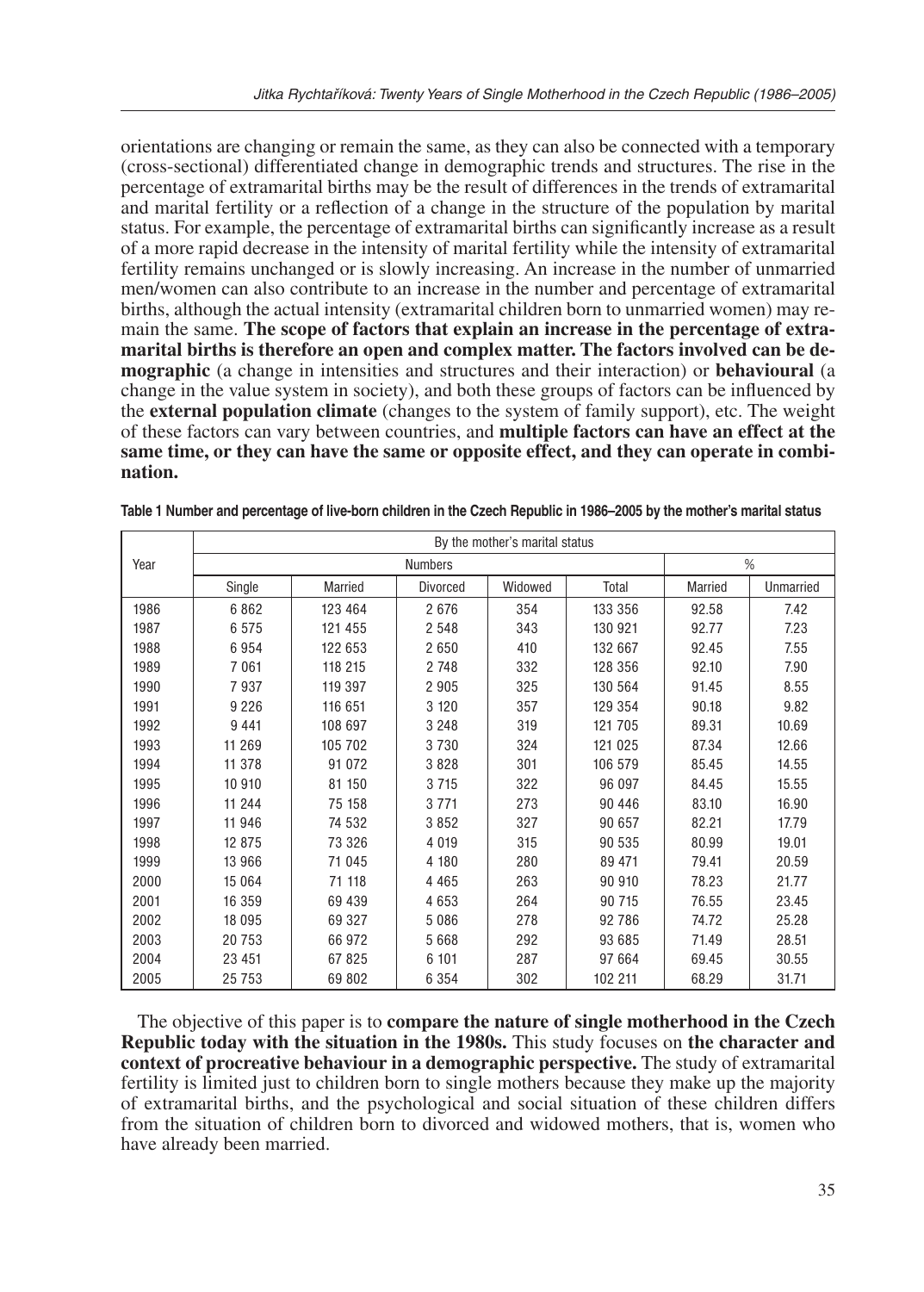

**Figure 1 Structure of live-born children over time by the mother's marital status (%)**

The absolute number of live births to single mothers in the Czech Republic grew from 6862 in 1986 to 25 753 in 2005 (Tab. 1). In relative terms, live births to single mothers constituted 5% of the total live births in 1986 and 25% in 2005 (Fig. 1). The percentage of children born to single mothers out of total extramarital live births also increased between 1986 and 2005, from 69% to 79%. In the Czech Republic single motherhood has the greatest weight in extramarital fertility and that weight is increasing over time. Deeper insight into the changing demographic structure of single motherhood over time can be obtained from an analysis by age, birth order (especially the first biological birth order), and the education of the mother, and by studying the change in the structure of the population by marital status. The calculated indicators presented here are based on birth data from vital statistics data collected between 1986 and 2005 and they provide a cross-sectional look at changes in single motherhood over time in individual calendar years marking the time of birth of the child. Thus, they do not reflect the subsequent situation in the life of the mother, who could eventually go on to marry. The factors that will be taken into account here are: **the mother's age, the biological birth order, the education of the mother, and the region.** 

#### **Changes in the age profile and structure of marital status**

**The trend in fertility intensity** of single women exhibited almost no changes in relation to age up until the middle of the 1990s (Fig. 2). It is only after that point that there is an evi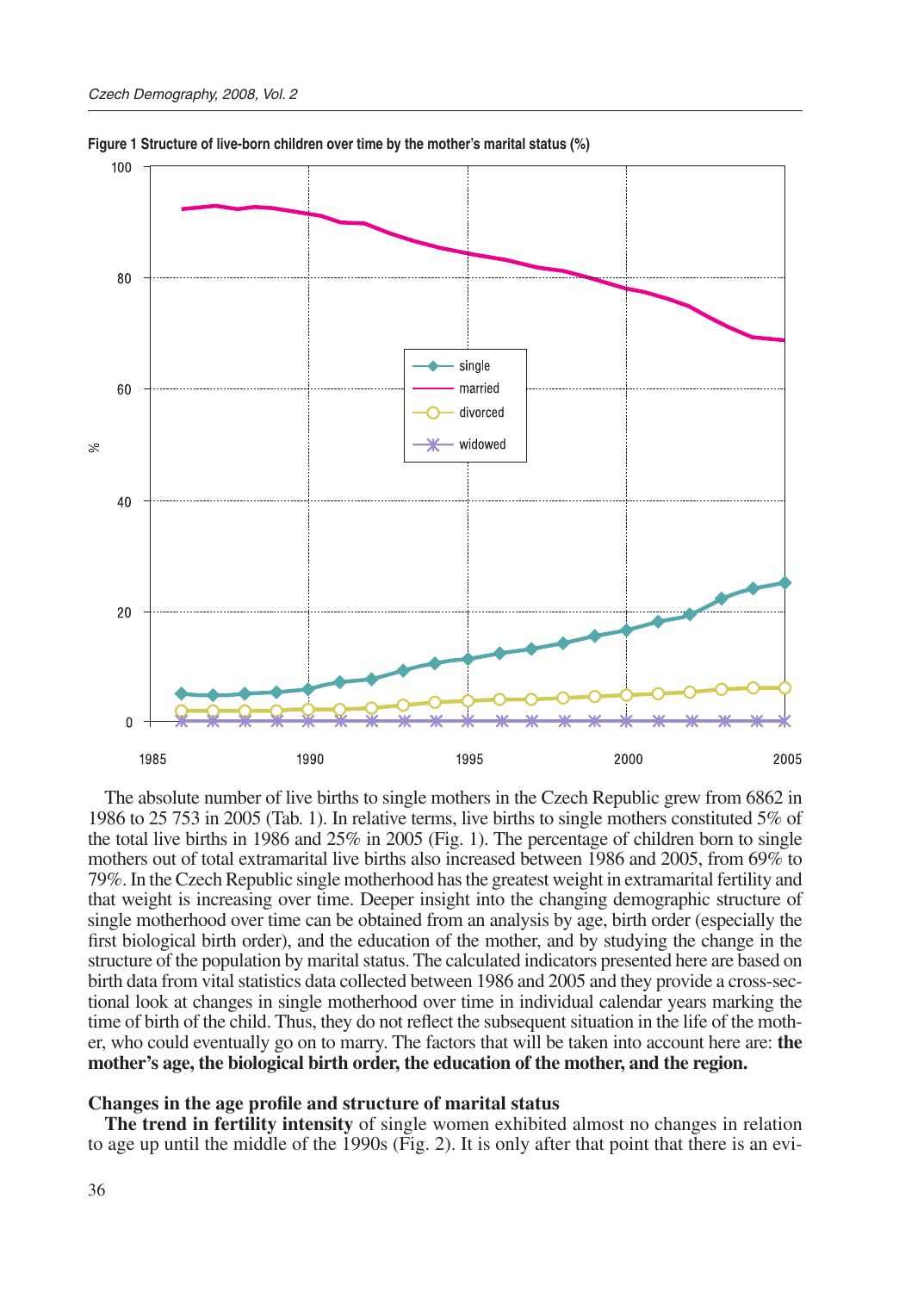dent **increase in fertility intensity among single women aged 30–34 and 35–39 and from the start of the 21st century among in women aged 25–29.** However, it must be remembered that here we are on a scale that is an order below the level of marital fertility. It is also necessary to view the trend in rising fertility intensity among single women at a later age relative to other phenomena, such as the trend in the mean age at first (live) childbirth in the current marriage.



**Figure 2 Fertility rates among single women over time, by age in the Czech Republic**

It is clear from Figure 3 that **the average age at the time of the first-order birth was always lower in the case of single mothers compared to married mothers** throughout the entire period between 1986 and 2005. Moreover, it appears that the increase in the average age of a woman at the time of her first-order birth was occurring slightly faster among married mothers than among single women (calculated from the distribution of live first-order births by age and marital status). In 2005 the average age of a single mother at the time of birth of her first child was 24.9 years and for married mothers it was 27.2, while in 1986 the respective figures were 21.2 and 22.0. In this regard it is necessary to realise that there has also been an age shift in many other life events alongside demographic ones like marriage or the birth of a child. For example, the length of time spent studying and preparing for employ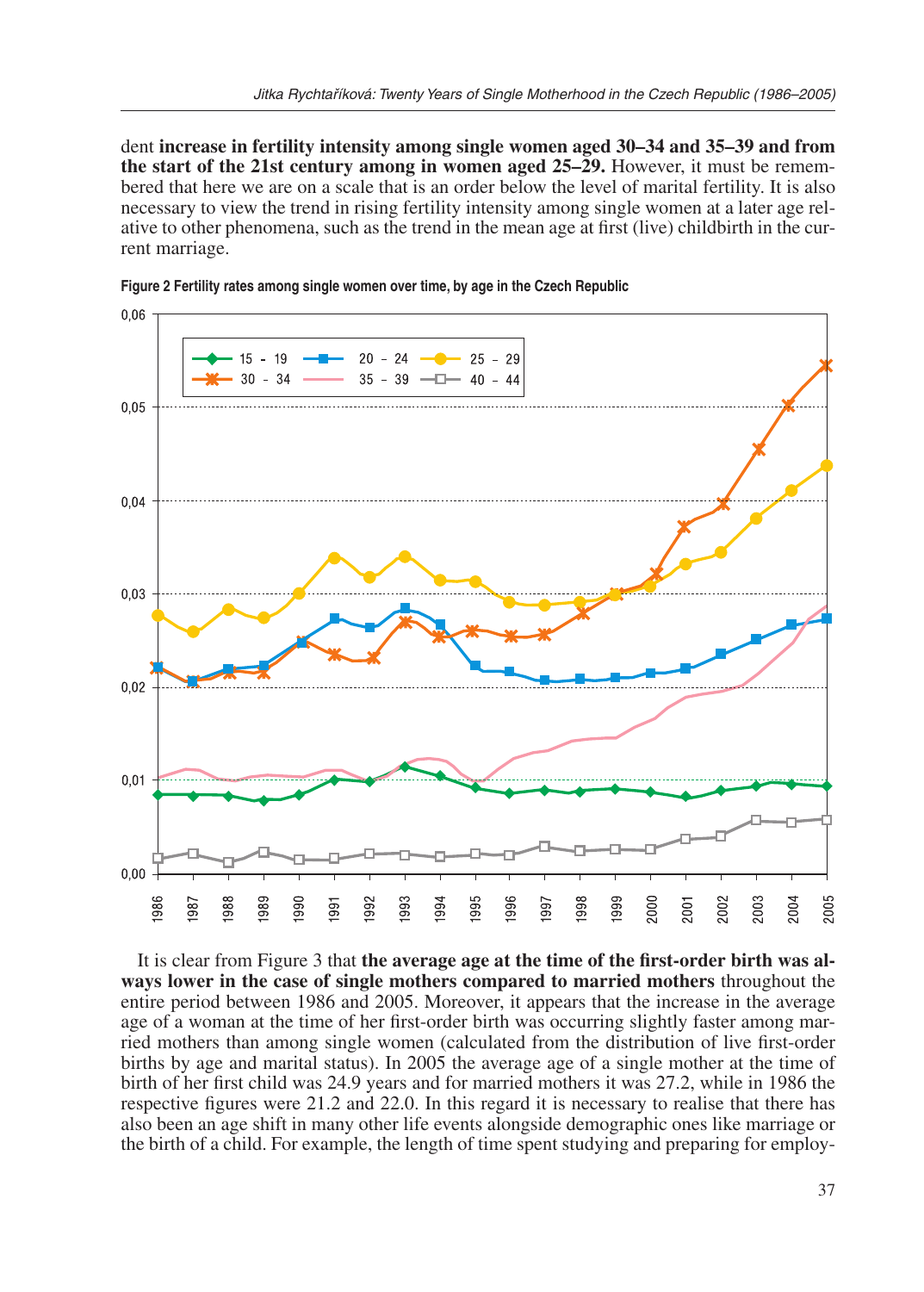ment has grown longer. In Europe this process is referred to as "postponement transition". It appears that in the Czech Republic these shifts are proportional, and thus the original relationship in relation to the marital status of the mother has been preserved, which is evident from the almost parallel rise in the average age of single and married mothers at the time of their first-order birth (Fig. 3).





The exact effect that the change in the age structure or marital status structure of mothers had on the change in the percentage of extramarital births between the two periods and the extent to which the increase in the percentage of children born to single mothers was connected with the changes in the intensity of marital and extramarital fertility can be determined with the aid of decomposition methods (for details, see das *Gupta*, 1994, *Smith et al*., 1996). Table 2 presents the results of this decomposition. Decomposition of the change in the percentage of children born to single mothers from a population of single and married mothers was calculated between the years 1986 and 2005 and encompassed changes in four factors: 1) the effect of the age structure, 2) the effect of the structure by marital status (here limited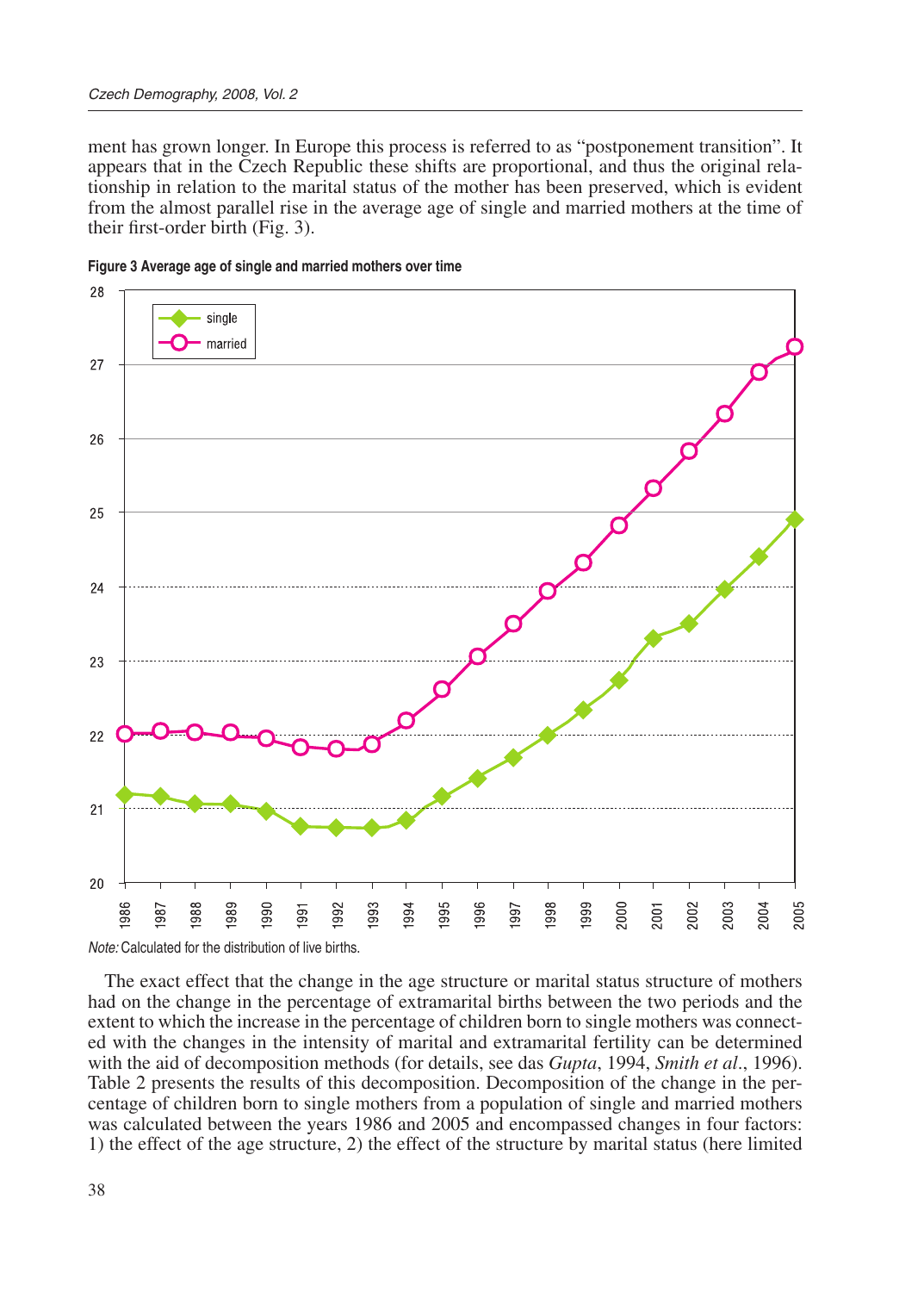to single and married), 3) the effect of the fertility intensity of single women, and 4) the effect of the fertility intensity of married women. Between 1986 and 2005 the number of live births to single mothers grew from 6862 to 25 753, which is an increase of 18 891 children. Conversely, the number of live births to married mothers decreased from 123 464 to 69 802, which is a decrease of 53 662 children. The percentage of children born to single mothers **out of the population of children born to single and married mothers** increased by 21.69 percentage points (from  $5.26\%$  in 1986 to  $26.95$  in 2005). The value of this increase, not expressed in percentages, is 0,2169, the decomposition of which is presented in Table 2.

| Table 2 A decomposition of the changes in the intensity of fertility among single and married mothers and in their age |  |
|------------------------------------------------------------------------------------------------------------------------|--|
| structure                                                                                                              |  |

| Indicator                                                                                    | 1986 | 2005           | Difference 2005-1986 |
|----------------------------------------------------------------------------------------------|------|----------------|----------------------|
| Percentage of live births to single mothers out of live births to single and married mothers | 5.26 | 26.95          | 21.69                |
| Decomposition of the change between 1986 and 2005                                            |      | <b>Numbers</b> | %                    |
| Change in the age structure                                                                  |      | $-0.0028$      | $-1.28$              |
| Change in the structure by marital status                                                    |      | 0.2248         | 103.66               |
| Change in the fertility intensity of single women                                            |      | 0.0413         | 19.03                |
| Change in the fertility intensity of married women                                           |      | $-0.0464$      | $-21.42$             |
| Total                                                                                        |      | 0.2169         | 100.00               |

A change in the age structure of women of reproductive age (Tab. 2), with a value of –0,0028, means that the change in the age structure counteracted the increase in extramarital fertility. In other words, the altered age structure of single and married women of reproductive age in 2005 decreased the percentage of children born to single mothers. Conversely, the change in marital status towards an increase in the percentage of single women in 2005 compared to 1986 (with a value of 0,2248, Tab. 2) played the most significant role in the increase in the percentage of children born to single mothers, and therefore, it was the most important component in the change in the percentage of live births to single mothers. The increase in the fertility intensity of single women then contributed a value of 0,0413 to the change, and the decrease in the fertility of married women "contributed" with a weight of –0,0464. The sum of these four components (–0,0028+0,2248+0,0413–0,0464) produced the increase in the frequency of children born to single mothers in the population of single and married women (0,2169).

The next column in the table expresses the relative weight of each of the four components. In this perspective the change in marital status between 1986 and 2005 had the most significant effect (103.7%) and the increase in the intensity of fertility among single women had the least weight (19.0%). The increase was also influenced by the decrease in marital fertility  $(-21.4\%)$ . These results are based on a cross-sectional comparison of two calendar years, 1986 and 2005, and this puts some limits on their real informative value. Nonetheless, the basic context of the transformation in single motherhood between these two points in time is accurate. The 1990s were a time of dramatic change in fertility, but to a certain extent it was influenced by the contemporary socio-economic situation, and it will only be possible to provide a definitive statement about the transformation of single motherhood and its determinants from a longitudinal analysis of the procreative behaviour of the relevant generations of women in the next twenty years. It will also be important to compare the resultant data with retrospective census data, because many single mothers may marry later on, and the data from vital statistics records based on the mother's marital status at the time of birth do not reflect that information.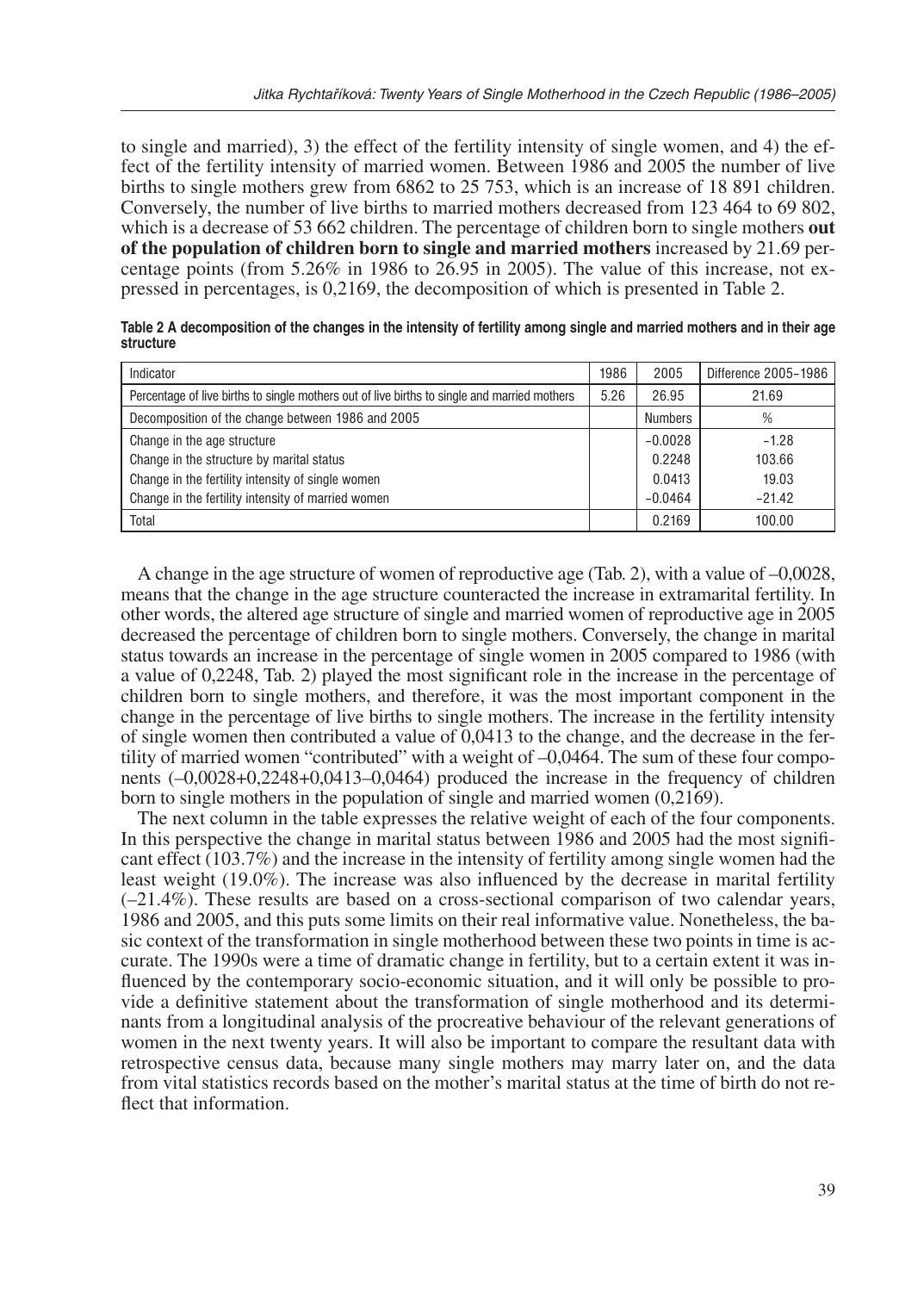|      |      |                | Single mothers |      | <b>Married mothers</b> |                |      |      |  |
|------|------|----------------|----------------|------|------------------------|----------------|------|------|--|
| Year | 1    | $\overline{2}$ | 3              | $4+$ | 1                      | $\overline{2}$ | 3    | $4+$ |  |
| 1986 | 78.2 | 13.8           | 4.7            | 3.3  | 45.4                   | 39.1           | 11.7 | 3.9  |  |
| 1987 | 77.5 | 14.4           | 4.5            | 3.5  | 45.8                   | 39.2           | 11.2 | 3.8  |  |
| 1988 | 78.5 | 13.5           | 4.9            | 3.1  | 45.6                   | 39.2           | 11.5 | 3.7  |  |
| 1989 | 79.1 | 13.2           | 4.5            | 3.2  | 46.4                   | 39.0           | 11.1 | 3.6  |  |
| 1990 | 78.9 | 13.8           | 4.3            | 2.9  | 46.6                   | 38.9           | 11.0 | 3.6  |  |
| 1991 | 79.9 | 13.7           | 4.0            | 2.5  | 48.7                   | 37.3           | 10.4 | 3.6  |  |
| 1992 | 78.6 | 14.1           | 4.3            | 3.0  | 48.5                   | 37.7           | 10.2 | 3.7  |  |
| 1993 | 77.4 | 14.8           | 4.8            | 3.0  | 46.7                   | 39.1           | 10.2 | 4.0  |  |
| 1994 | 75.7 | 15.7           | 5.2            | 3.4  | 45.7                   | 39.6           | 10.5 | 4.2  |  |
| 1995 | 73.1 | 17.6           | 5.1            | 4.1  | 44.2                   | 41.4           | 10.3 | 4.1  |  |
| 1996 | 72.2 | 18.3           | 5.4            | 4.1  | 44.5                   | 41.5           | 9.9  | 4.1  |  |
| 1997 | 73.0 | 17.6           | 5.4            | 4.0  | 44.9                   | 41.3           | 10.0 | 3.8  |  |
| 1998 | 71.6 | 18.5           | 5.6            | 4.3  | 45.4                   | 41.2           | 9.7  | 3.6  |  |
| 1999 | 72.1 | 18.4           | 5.4            | 4.1  | 45.5                   | 41.1           | 9.7  | 3.7  |  |
| 2000 | 72.7 | 18.3           | 5.2            | 3.8  | 45.3                   | 41.0           | 9.9  | 3.8  |  |
| 2001 | 71.5 | 19.1           | 5.2            | 4.1  | 44.5                   | 41.8           | 10.1 | 3.7  |  |
| 2002 | 71.5 | 19.7           | 5.0            | 3.8  | 44.6                   | 41.3           | 10.3 | 3.8  |  |
| 2003 | 72.6 | 19.2           | 4.7            | 3.5  | 43.7                   | 42.2           | 10.4 | 3.7  |  |
| 2004 | 73.5 | 18.5           | 4.6            | 3.5  | 43.7                   | 42.3           | 10.4 | 3.6  |  |
| 2005 | 72.6 | 19.9           | 4.5            | 3.1  | 42.9                   | 43.1           | 10.5 | 3.5  |  |

**Table 3 Structure of live-born children by biological order**

#### **Table 4 Percentage of children born to single mothers over time by completed level of education**

|      | From live births of a given mother's educational category |                                  |                               |            |  |  |  |  |
|------|-----------------------------------------------------------|----------------------------------|-------------------------------|------------|--|--|--|--|
| Year | Basic                                                     | Secondary without maturita exam. | Secondary with maturita exam. | University |  |  |  |  |
| 1986 | 14,0                                                      | 4,2                              | 2,4                           | 1,8        |  |  |  |  |
| 1987 | 15.1                                                      | 4.1                              | 2.1                           | 2.1        |  |  |  |  |
| 1988 | 16.3                                                      | 4.6                              | 2.3                           | 1.8        |  |  |  |  |
| 1989 | 17.7                                                      | 4.8                              | 2.5                           | 1.8        |  |  |  |  |
| 1990 | 19.8                                                      | 5.4                              | 2.8                           | 2.2        |  |  |  |  |
| 1991 | 23.2                                                      | 6.5                              | 3.2                           | 2.6        |  |  |  |  |
| 1992 | 25.2                                                      | 7.0                              | 3.5                           | 2.7        |  |  |  |  |
| 1993 | 29.2                                                      | 8.6                              | 4.3                           | 2.9        |  |  |  |  |
| 1994 | 33.6                                                      | 9.7                              | 4.7                           | 3.3        |  |  |  |  |
| 1995 | 36.3                                                      | 10.1                             | 4.8                           | 3.7        |  |  |  |  |
| 1996 | 40.1                                                      | 11.1                             | 5.4                           | 3.8        |  |  |  |  |
| 1997 | 41.9                                                      | 12.3                             | 5.9                           | 4.2        |  |  |  |  |
| 1998 | 44.7                                                      | 13.6                             | 6.6                           | 4.7        |  |  |  |  |
| 1999 | 47.1                                                      | 15.4                             | 8.2                           | 5.4        |  |  |  |  |
| 2000 | 48.0                                                      | 16.7                             | 9.6                           | 5.7        |  |  |  |  |
| 2001 | 51.2                                                      | 18.2                             | 10.7                          | 6.7        |  |  |  |  |
| 2002 | 53.9                                                      | 20.1                             | 12.2                          | 6.7        |  |  |  |  |
| 2003 | 56.4                                                      | 24.0                             | 14.6                          | 8.3        |  |  |  |  |
| 2004 | 59.0                                                      | 26.8                             | 16.6                          | 9.6        |  |  |  |  |
| 2005 | 59.8                                                      | 27.9                             | 18.5                          | 11.1       |  |  |  |  |

Birth-order structure and changes to it can provide an idea of whether single motherhood is more an unplanned event, and therefore primarily first-order children are born, or whether it is an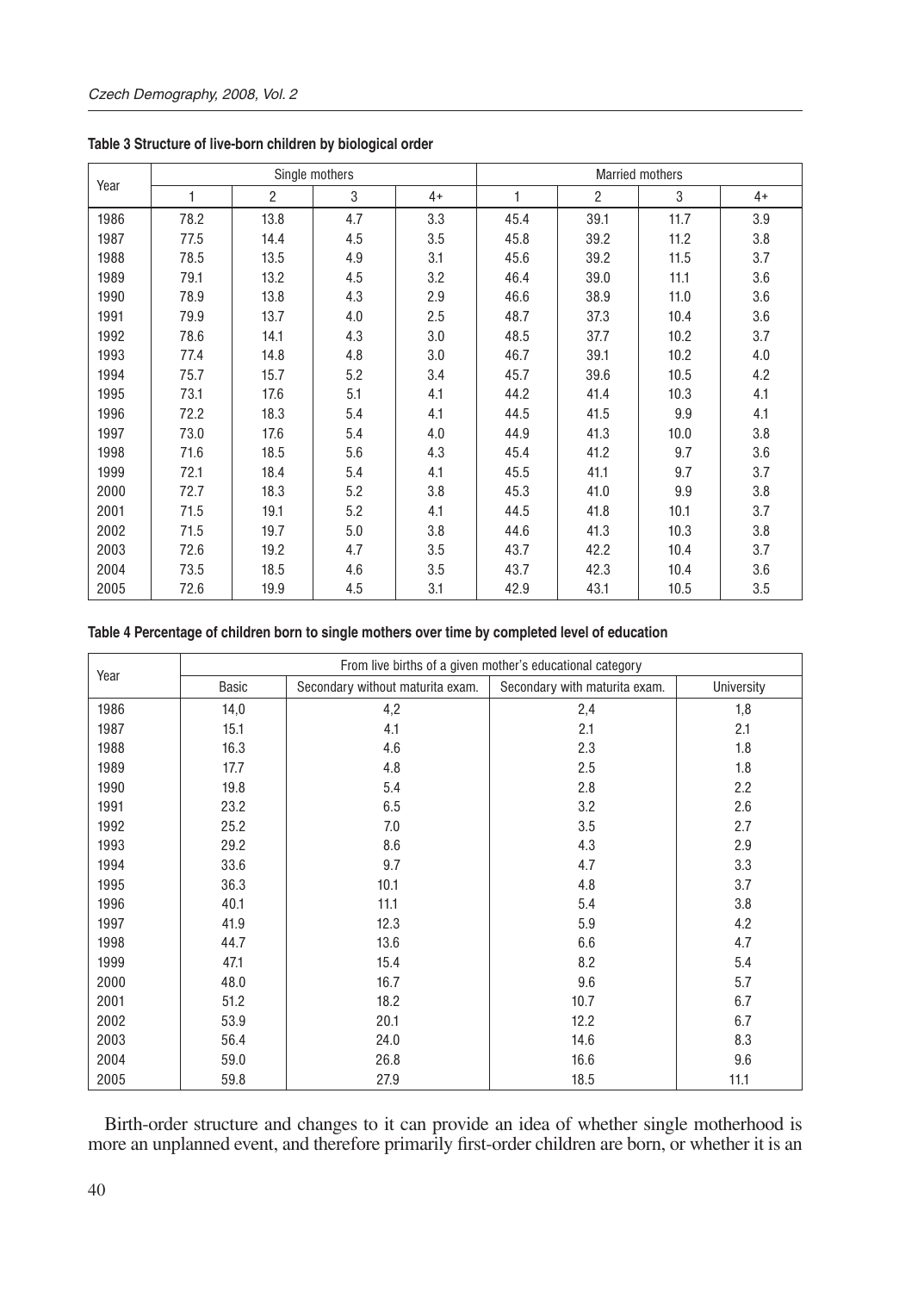alternative to legal marriage and the structure by order of children born will in time increasingly resemble the structure of marital children. Table 3 clearly confirms the basic difference between the two structures. Live births to single mothers are prevailingly first-order births (70–80%) (Tab. 3), and the relative structure by birth order did not change significantly over time; there was only a slight decrease in first-order births over time with a corresponding increase in second-order births. Among children born to married women the decrease in the intensity of fertility was accompanied by an increase in the weight of second-order to the detriment of first-order, which indicates that today marital children are born to strongly pro-family couples who do not stop at just one child. In fact, in 2005, the percentage of children born in this population that were second-order children was greater than the percentage of first-order children (Tab. 3). These results attest more to the first hypothesis, that single motherhood is not an alternative to marriage.



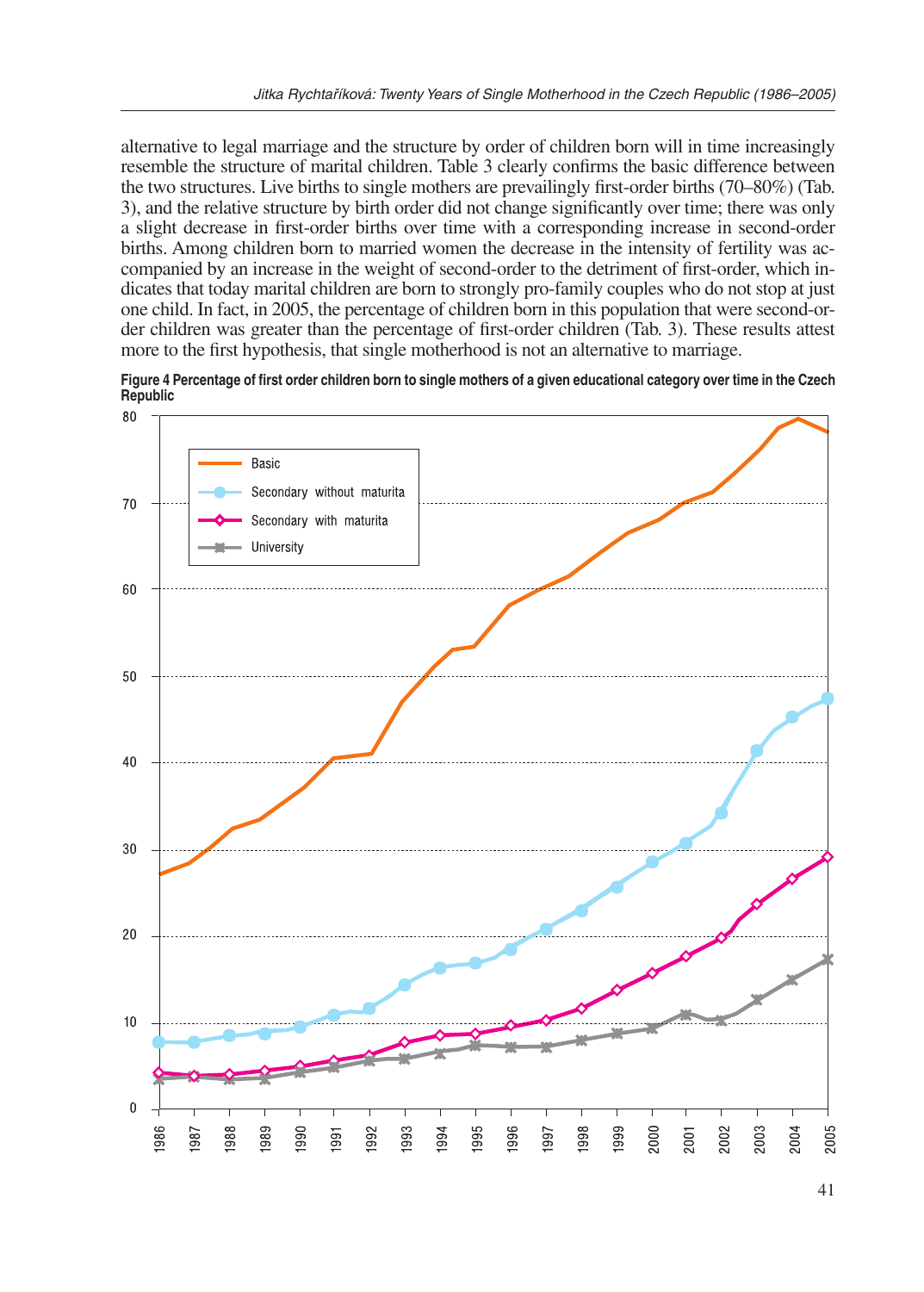### **Gradient differentiation of single motherhood by education**

As is the case with women on the whole (*Konietzka and Kreyenfeld*, 2002; *Kreyenfeld*, 2000; *Upchurch, Lillard and Panis*, 2002), among single women in the Czech Republic fertility intensity is negatively correlated with their level of education. Among women with basic education, in 1986, 14% gave birth to children as single mothers and in 2005 the figure was 60% (Tab. 4). Among women with higher education, the figures for the same years were 2% and 11%, respectively. If we look just at the first-order fertility of single mothers, then in 1986, 5% of all first-order births were born to single mothers (in 2005, 37%). However, among women with basic education these births accounted for 27% in 1986, and during the period under observation this figure rose sharply, reaching 78% in 2005 (Fig. 4). Conversely, women with secondary school education with the maturita exam had their first child as single mothers in fewer than 5% of the cases even in the late 1980s and early 1990s (Fig. 4). The higher the level of education of the single mother, the later the change towards an increase occurred, only taking place among women with the highest level of education at the end of the 1990s. Single mothers accounted for 17% all the first-order fertility among women with university education in 2005 (Fig. 4).

The average age at the time of first birth among single mothers was also differentiated by education: women with basic education were the youngest first-birth single mothers, and women with university education the oldest (Tab. 5). However, differentiation in time is sig-

| Year | Basic | Secondary without maturita | Secondary with maturita | University | Total |
|------|-------|----------------------------|-------------------------|------------|-------|
| 1986 | 19.25 | 21.23                      | 23.92                   | 29.56      | 21.18 |
| 1987 | 19.35 | 20.85                      | 23.82                   | 29.31      | 21.16 |
| 1988 | 19.13 | 20.83                      | 24.00                   | 29.58      | 21.06 |
| 1989 | 19.15 | 20.75                      | 24.02                   | 29.17      | 21.07 |
| 1990 | 18.82 | 20.77                      | 23.90                   | 28.67      | 20.96 |
| 1991 | 18.90 | 20.41                      | 23.57                   | 29.44      | 20.77 |
| 1992 | 18.69 | 20.52                      | 23.48                   | 29.10      | 20.74 |
| 1993 | 18.73 | 20.54                      | 23.47                   | 29.23      | 20.74 |
| 1994 | 18.72 | 20.82                      | 23.72                   | 29.18      | 20.84 |
| 1995 | 19.07 | 21.09                      | 24.13                   | 29.80      | 21.16 |
| 1996 | 19.24 | 21.49                      | 24.19                   | 29.93      | 21.41 |
| 1997 | 19.50 | 21.66                      | 24.41                   | 29.86      | 21.69 |
| 1998 | 19.67 | 21.89                      | 24.34                   | 30.01      | 22.00 |
| 1999 | 19.83 | 22.25                      | 24.42                   | 29.80      | 22.34 |
| 2000 | 19.92 | 22.75                      | 24.62                   | 29.68      | 22.74 |
| 2001 | 20.16 | 23.42                      | 25.15                   | 29.68      | 23.30 |
| 2002 | 20.21 | 23.62                      | 25.38                   | 29.81      | 23.50 |
| 2003 | 20.35 | 23.90                      | 25.83                   | 29.87      | 23.96 |
| 2004 | 20.60 | 24.24                      | 26.17                   | 29.91      | 24.41 |
| 2005 | 20.67 | 24.68                      | 26.57                   | 30.03      | 24.90 |

| Table 5 Average age of single mothers by education: live-born first-order |  |  |
|---------------------------------------------------------------------------|--|--|
|---------------------------------------------------------------------------|--|--|

*Note:* Calculated from the distribution of live births.

nificant. Between 1986 and 2005 the average age of single mothers remained almost unchanged among women with basic education, among whom it continues to be around 20 years of age, and among women with university education, among whom it has remained at 30 years of age. The only increase in the average age of the mother at the time of first-order birth was among women with secondary education, with and without the maturita exam. These differentiated average trends also provide an answer to the question of why the corre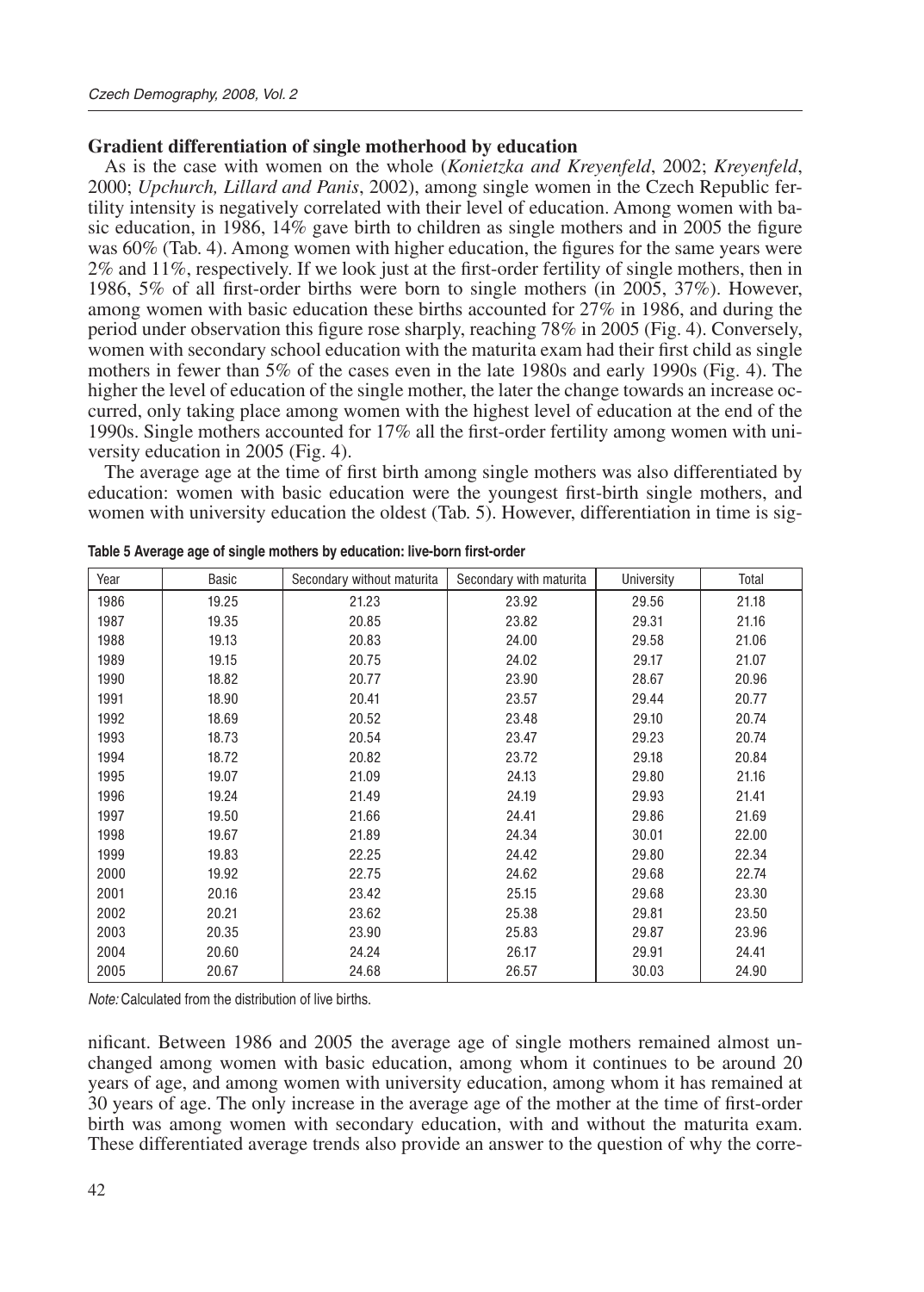lation between the percentage of children born to single mothers and their age is not very strong in Czech society. Given that the average age at which women with basic education become first-time single mothers has not changed, they form a specific and stable sub-population. Conversely, thirty-year-old single university graduates already have little room left in which a shift in age can occur.

Logistic regression can provide a more complex look at the effect of the socio-demographic factors that are of significance for the fact of whether a child is born in a marriage or to a single mother and insight into the change that occurred between 1986 and 2005. The dependent (explained) variable is birth to a single mother versus birth in a marriage. The independent (explanatory) variables (predictors) are the age of the mother  $(-19, 20-24, 25-29, 30+)$ , birth order  $(1, 2, 3+)$ , the mother's education (basic, secondary without the maturita exam., secondary with the maturita exam., university), and the region. Two regression models (main effects) were calculated, one for 1986 and the other for 2005 (Tab. 6).

Today children born to single mothers are more often born to younger mothers. While in

|  |  |                                        |  |  |  | Table 6 Binary logistic regression: a model of the main effects without interactions (being born to a single mother |  |  |  |
|--|--|----------------------------------------|--|--|--|---------------------------------------------------------------------------------------------------------------------|--|--|--|
|  |  | versus being born to a married mother) |  |  |  |                                                                                                                     |  |  |  |

|                              |       | 1986   | 2005  |        |  |  |
|------------------------------|-------|--------|-------|--------|--|--|
| Independent variables        | Sig.  | Exp(B) | Sig.  | Exp(B) |  |  |
| Age                          |       |        |       |        |  |  |
| $-19$                        | 0.000 | 1.373  | 0.000 | 5.711  |  |  |
| $20 - 24$                    | 0.000 | 0.778  | 0.000 | 2.313  |  |  |
| $25 - 29$                    | 0.000 | 0.772  | 0.000 | 1.093  |  |  |
| $30+$                        |       | 1.000  |       | 1.000  |  |  |
| Births by order              |       |        |       |        |  |  |
| 1                            | 0.000 | 5.704  | 0.000 | 4.778  |  |  |
| $\overline{c}$               | 0.003 | 1.190  | 0.000 | 1.252  |  |  |
| $3+$                         |       | 1.000  |       | 1.000  |  |  |
| <b>Educational of mother</b> |       |        |       |        |  |  |
| <b>Basic</b>                 | 0.000 | 9.771  | 0.000 | 12.024 |  |  |
| Secondary without maturita   | 0.000 | 2.210  | 0.000 | 3.250  |  |  |
| Secondary with maturita      | 0.025 | 1.195  | 0.000 | 1.654  |  |  |
| University                   |       | 1.000  |       | 1.000  |  |  |
| Region                       |       |        |       |        |  |  |
| Karlovarský kraj             | 0.000 | 3.683  | 0.000 | 2.962  |  |  |
| Ústecký kraj                 | 0.000 | 2.780  | 0.000 | 2.904  |  |  |
| HI. m. Praha                 | 0.000 | 2.369  | 0.000 | 1.760  |  |  |
| Liberecký kraj               | 0.000 | 2.040  | 0.000 | 2.122  |  |  |
| Moravskoslezský kraj         | 0.000 | 1.931  | 0.000 | 2.008  |  |  |
| Olomoucký kraj               | 0.000 | 1.548  | 0.000 | 1.657  |  |  |
| Královéhradecký kraj         | 0.000 | 1.536  | 0.000 | 1.488  |  |  |
| Plzeňský kraj                | 0.003 | 1.318  | 0.000 | 1.535  |  |  |
| Jihočeský kraj               | 0.039 | 1.208  | 0.000 | 1.476  |  |  |
| Jihomoravský kraj            | 0.021 | 1.205  | 0.000 | 1.263  |  |  |
| Pardubický kraj              | 0.229 | 1.124  | 0.000 | 1.390  |  |  |
| Středočeský kraj             | 0.290 | 1.091  | 0.000 | 1.334  |  |  |
| Kraj Vysočina                | 0.075 | 0.832  | 0.914 | 0.994  |  |  |
| Zlínský kraj                 |       | 1.000  |       | 1.000  |  |  |

*Note:* Regions are listed according to the order of the value in 1986.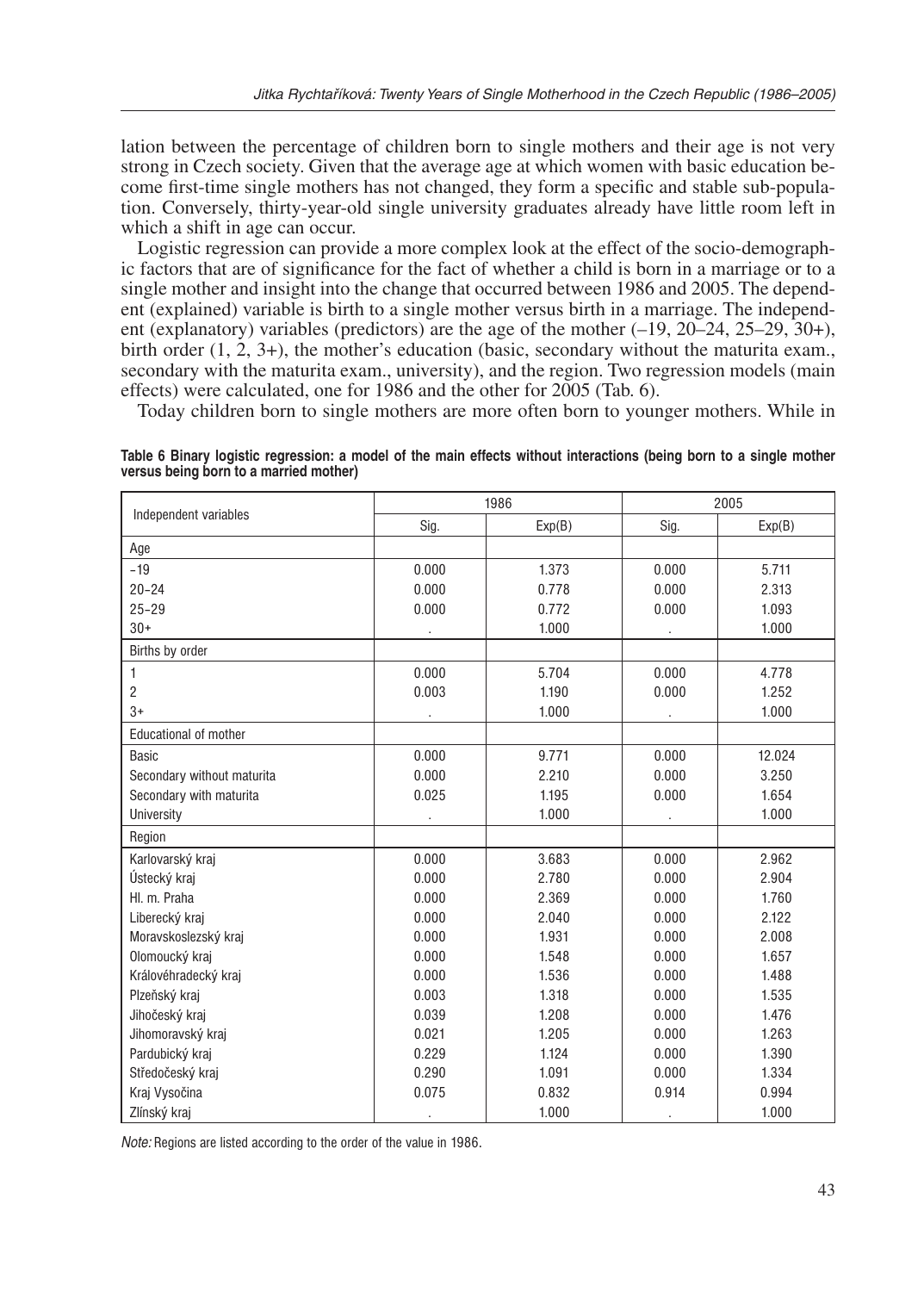1986 children were born to single mothers under the age of 20, 1.4 times more than to women aged 30 and over, in 2005 it was 5.7 times more. This sharper gradient in 2005 is connected with the postponement of childbirth to a later age, which occurred more quickly among married women. Conversely, among single mothers with lower education the age at the time of first-order birth remained almost unchanged. A divergent trend can also be witnessed in an analysis of biological birth order: In 2005 there was a slight weakening in the predominance of first-order births among the order of births to single mothers compared to 1986 (in 1986 first-order births to single mothers occurred 5.7 times more often than to married women, while in 2005 it was only 4.8 times more). Nevertheless, first-order births continue to be the dominant birth order among single mothers (see Table 3). With regard to the mother's education, the differences between educational categories are growing larger and a strong polarisation is emerging between mothers with basic education and mothers with university education. In 1986, there were 9.8 times more single mothers among women with basic education who gave birth than among married women, and in 2005 the figure was more than 12 times more. Regional differentiation exhibited the smallest changes over time in comparison with the other variables under observation. The position of the Karlovy Vary region as the region with the biggest "risk" of single motherhood, as opposed to the reference region of Zlín, and compared to the other regions, actually weakened (a decrease from 3.7 to 3.0). There also occurred a shift in the order of the regions, which are ranked by values from 1986. The "risk" of single motherhood decreased in the capital of Prague and in the Southern Moravia region, while it grew in the Liberec and the Pilsen regions, based on an evaluation of the change in order.

| Education                  |           | Men       | Women     |           |  |  |
|----------------------------|-----------|-----------|-----------|-----------|--|--|
|                            | $18 - 49$ | $50 - 79$ | $18 - 49$ | $50 - 79$ |  |  |
| Basic                      | 28.3      | 10.9      | 17.7      | 7.1       |  |  |
| Secondary without maturita | 20.1      | 7.7       | 15.5      | 7.4       |  |  |
| Secondary with maturita    | 19.2      | 8.9       | 12.4      | 6.2       |  |  |
| University                 | 11.8      | 7.7       | 9.5       | 9.0       |  |  |

#### **Table 7 Marriage is an outdated institution: strongly agree + agree**

*Source:* Generations and Gender Survey 2005.

*Note:* The percentage is computed within the categories.

#### **Conclusion**

Single motherhood is a specific phenomenon in the study of fertility. In the Czech Republic the number of extramarital births never exceeded 10% at any time between the Second World War and the end of the 1980s (doing so for the first time in 1992). Only later did this percentage begin to grow. An analysis focusing on a comparison of the fertility of single and married women shows that the main determinant behind the rise in extramarital births to single mothers is the change in the structure of marital status, while the increase in fertility intensity among single women and the decrease in fertility among married women contribute less. With regard to single motherhood, women with university education are particularly conservative. The current prototype of the single mother in the Czech Republic, as in the past, is a woman with basic education, who gives birth to her first child around the age of 20. In a regional perspective these are women who live either in the Karlovy Vary region or the Ústí nad Labem region. The basic structural differences in the characteristics of single mothers compared to married mothers mean that single motherhood cannot be interpreted as an alternative to legal marriage with children, and this is partly also owing to the fact that the typical attributes of single motherhood have remained intact over time. On the other hand, it appears